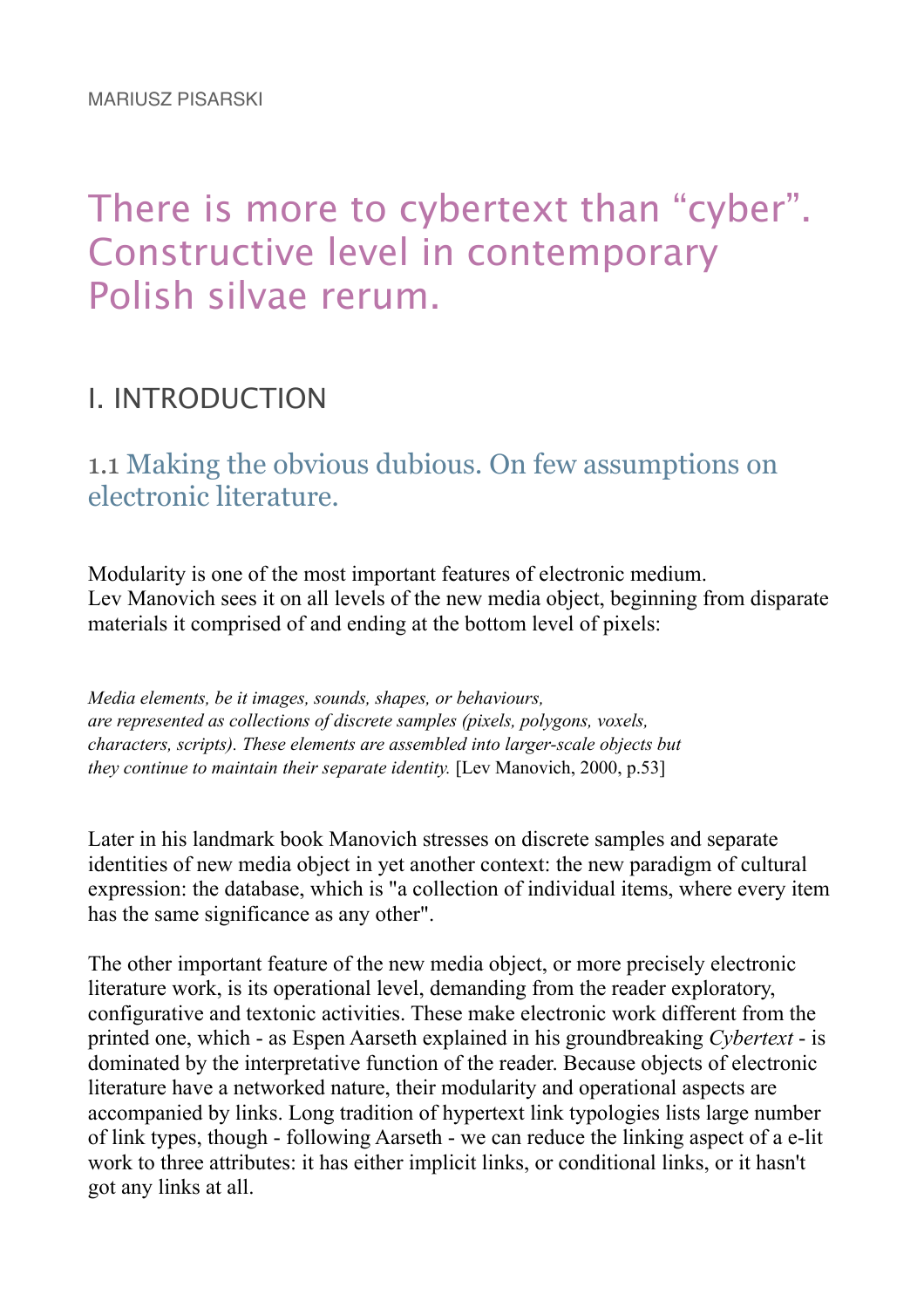The main goal of my article is to put some parts of the above assumptions into question. First I would like to show that disparate items of certain types of old media objects can form a hybrid work that reads like "database", and than can be seen in the same group of heterogeneous works with new media objects. I have no intention to regard them as proto-hypertexts or proto-cybertexts, but rather to show that the gap between them is not that huge as it may seem. By doing this we are capable of seeing electronic and paper domain of texts from a perspective that can shed a new light on both on them. This perspective can give us some useful tools for studying e-works and p-works on a common ground: it can contribute to theory of texts in general, but also can help in laying the foundations of a broader, transmedial ground.

I would also try to show that "interpretative" role of the reader is more complex than the one described by hypertext theory and consists - actually by definition - of constructive effort of the reader. In the examples I will present this constructive aspect is build into an artistic strategies, and sometimes is expressed by the author as a set of hints for reading the work, with "linking" as the important factor of the process.

A closer look will be taken on specific literary form, deriving from ancient roots, but reappearing in different context in the second part of XX century in the works of several Polish writers, but especially in the collections of Noble Prize laureate Czesław Miłosz. I will try to answer, or at least suggest an answer, to several questions: where does linking, constructive work of the reader, and dynamic "work" of the text begin? What can we learn about it from pre-electronic texts?

#### 1.2 Short History of bigos, uncultivated literary garden and the Forest of Things.

Bigos is one of the trademark meals Poland can offer to the world of culinary traditions. Fried cabbage, slices of sausages, vegetables, mushrooms, and almost anything a chef has at hand can be put into one pot and eventually become a delicious, warming up dish, On the literary field bigos started its career quite early, but mostly in a pejorative sense, as a depreciating label for a specific literary technique. *Old Polish Bigos* - is a term, used in history of Polish literature related to works that were far from what many Renaissance poetics dictated. A form in which genres and styles were mixed together: fictional fragments were accompanied by practical household advice, unfinished amateur narratives by citations from the great classics, and Polish was interwoven with Latin interpolations. No surprise it was not was by all means not favoured by pre-modern and modern scholars.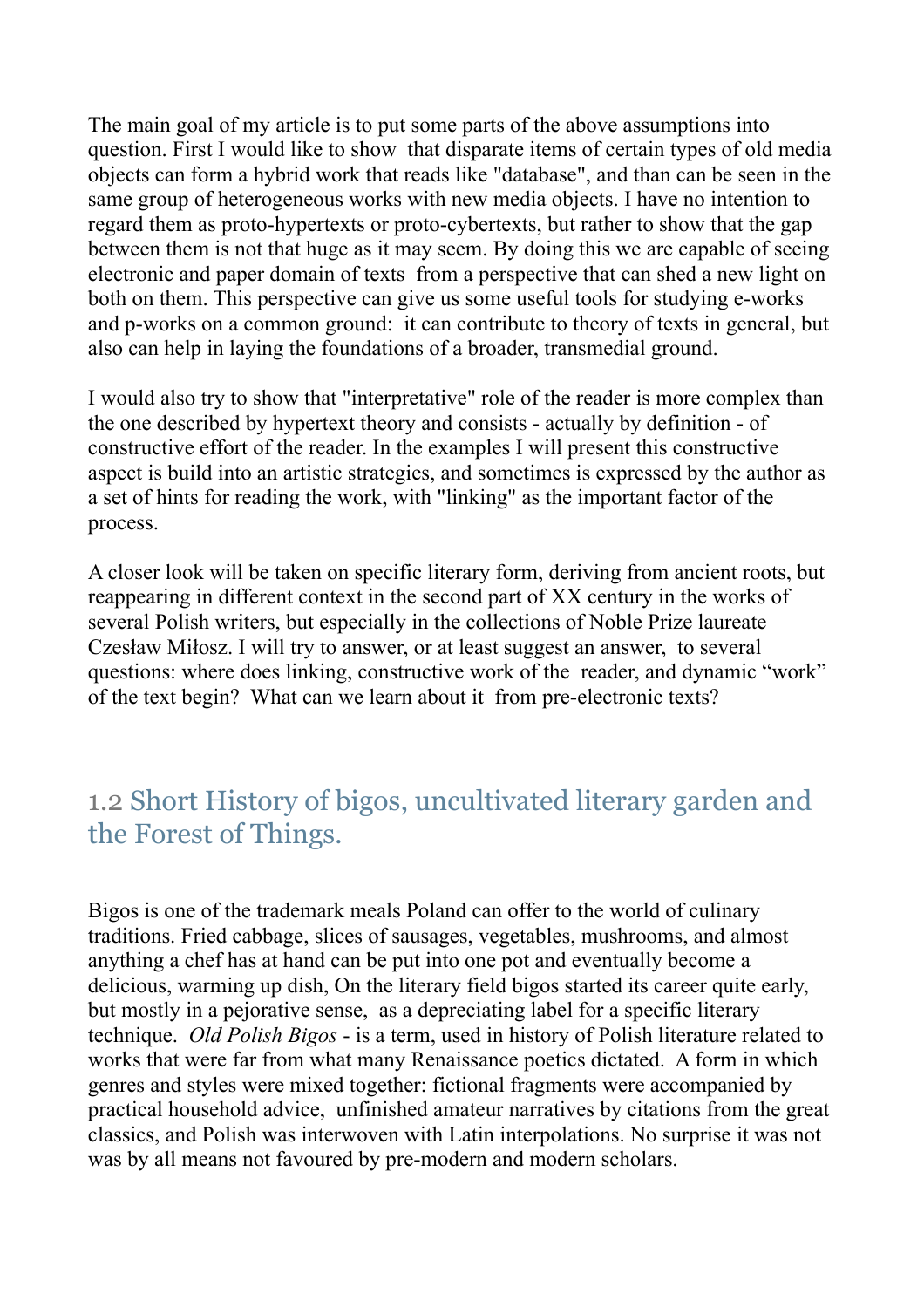This state of affairs changed after the Second World War. During last two decades of the communist era, in conjunction with post-modern approach to literature, often socio-political than formal reasons, bigos once again became a favoured mode of writing for some Polish authors. On the critical field there were serious and successful efforts to root it in the broader tradition and thus deprive it of its pejorative connotations. Its generic predecessors were found in literary "garden" and literary "patio" (pl. "wirydarz") popular in XVII and XVIII centuries [Walczak]. Critics started to bridge the old concept of variety of form and content with postmodern writing. Finally the very term "bigos" was eradicated from critical discourse and substituted with more neutral term "sylwy", based on Latin "silvae rerum". Meaning "forest of things" silvae dates back not only to Polish "gardens" or "patios" but also to ancient Roman genre, originated in one of the works of Publius Papinius Statius (ca. 45-96) entitled *Silvae*.

#### **II***. SILVAE*

#### 2.1 Roman tradition

Statius's *Silvae* was a collection of odes, panegyrics, descriptions of villas, and even catalogues of gifts emperor gave to the citizens of Rome on the occasion of Saturnalia. Its unique and novel character was the sole heterogeneity of the whole work: poetry was mixed with prose, fiction with non-fiction, and there was a broad scope of generic mixture: from flattery poems to lamentations for deaths. As one work, written by a single author, but containing heterogeneous textual elements *Silvae* became a precedent that waited long centuries to be followed by. When Latin literature was being rediscovered in the West by founders of the Renaissance culture, what was to be taken from the deep pool of literary tradition in the first place was generic purity. It is only in late Renaissance and Baroque when Statius work could gain its followers and so it had happened.

# 2.2 Old Polish Silvae

A literary form of "sylwa" (polonized silvae) that had emerged at the end of XVII century among noble families was in fact a departure from the course given to the genre by Statius. The main difference being that "sylwa" was no longer written by a single author. It was a work of a compiler who in one place, under single title (if there was any at all) and in single volume, gathered different texts by different authors. Thus the understanding of ancient silvae shifted: in its polonized shape it was a sort of a literary scrapbook: collection of citations, poems and pieces of prose by different authors. Such was a first example of Polish silvae: anonymous manuscript written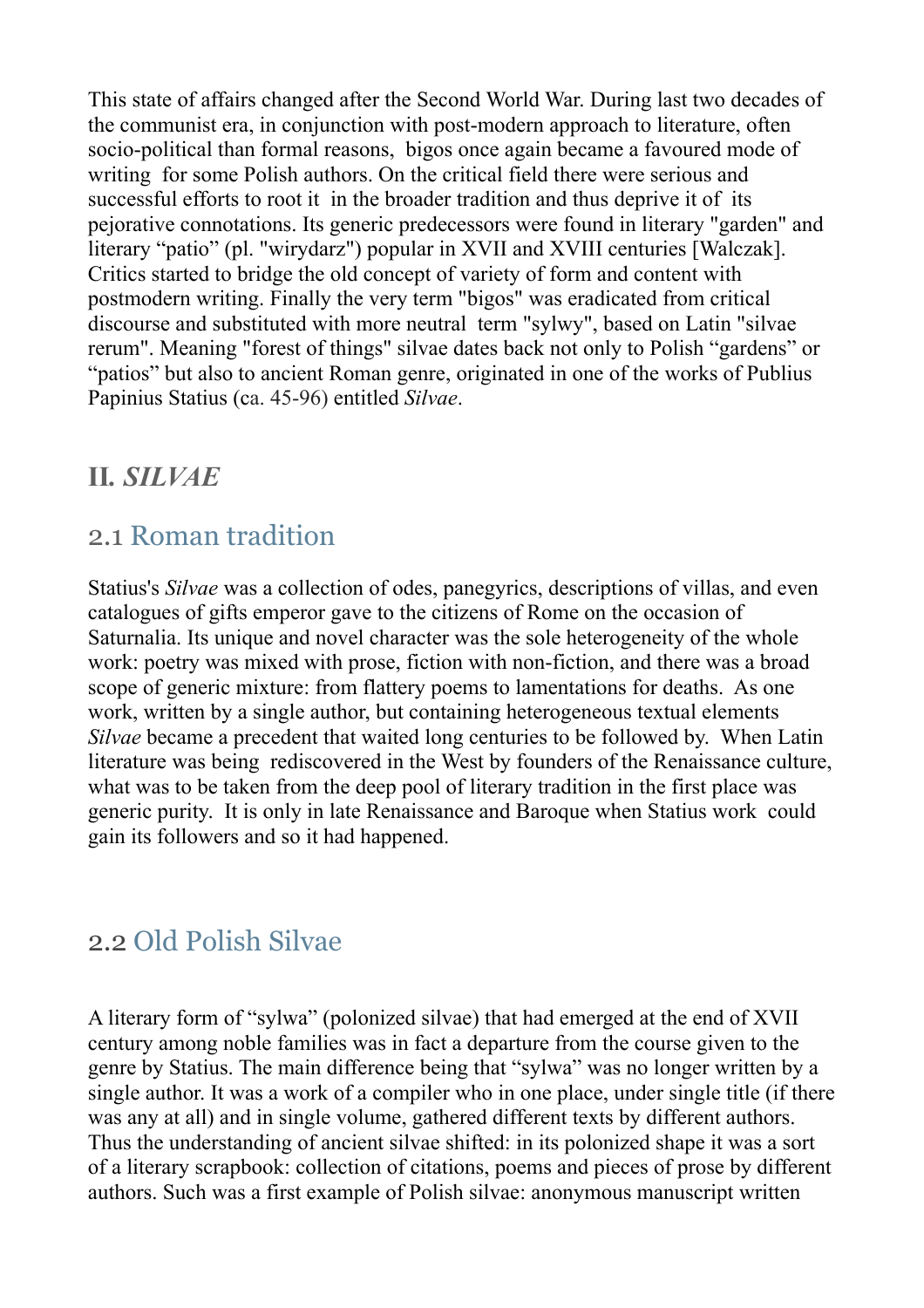between 1560 and 1570. It contained odes, trifles, and erotic poems of two most prominent authors of the era: Jan Kochanowski and Mikołaj Sep Szarzyński. [zob. Walczak] as well as three unidentified Latin poems and ... a Latin - Polish school draft.

In XVII century the form developed further, taking the shape of a family chronicle, but being something much more diversified (the family chronicle being just a discourse framework) with its scope of textual heterogeneity, and multi-authorship taken to extremes:

*It was added to by many generations, and contained various information: diary-type entires on current events, memoirs, letters, political speeches, copies of legal documents, gossips, jokes and anecdotes, financial documents, economic information (price of grain, etc.), philosophical musings, poems, genealogical trees, advice (agricultural, medical, moral) for the descendants and others*  [wikipedia]

Other sources add also that sometimes silvae contained hair locks of some family members kept inside the book as a souvenir. For scholars of electronic literature, the most interesting is the fact that some of the silvic works were lent from one branch of family to the other and family's friends. These readers were allowed to add their own comments to silvae's content. In this way Old Polish silvae can be regarded as a precursory form of a work with implied textonic activity on the side of the reader. Although a sense of order was definitely welcomed in a family chronicle an exemplary silvae was hard to read in a linear fashion. Some of them had almost two thousand pages. Reading them from page to page would be impractical. We can guess that skipping through a material included in the body of the work but not relevant to a given reading was a common practice. If a reader wanted to browse the family history in the financial aspect, he must have omitted occasional poems, and focused just on economic information. If we consider that comments written by fathers could be followed by comments written by sons and this process could go on through generations a single silva appears as a huge rhisomatic work, and at least of structure resembling huge axial hypertext (the axis being formed by temporal framework of family chronicle and physical boundaries of a manuscript) more compound and complicated than contemporary Internet blogs.

#### 2.3 Old Polish Silvae as cybertexts.

Is Old Polish silva an ergodic work and can we also see it as an example of protocybertext? Placing silvae in the context of Espen Aarseth's typology of cybertext is not - as it may seem- a simple task for at least two reasons. Firstly, most of the silvae are manuscripts with a restricted access, some of them are even not in libraries but a part of private collections. It is thus not easy to inspect the most intriguing element that would affect: the comment feature of some of the examples of these literary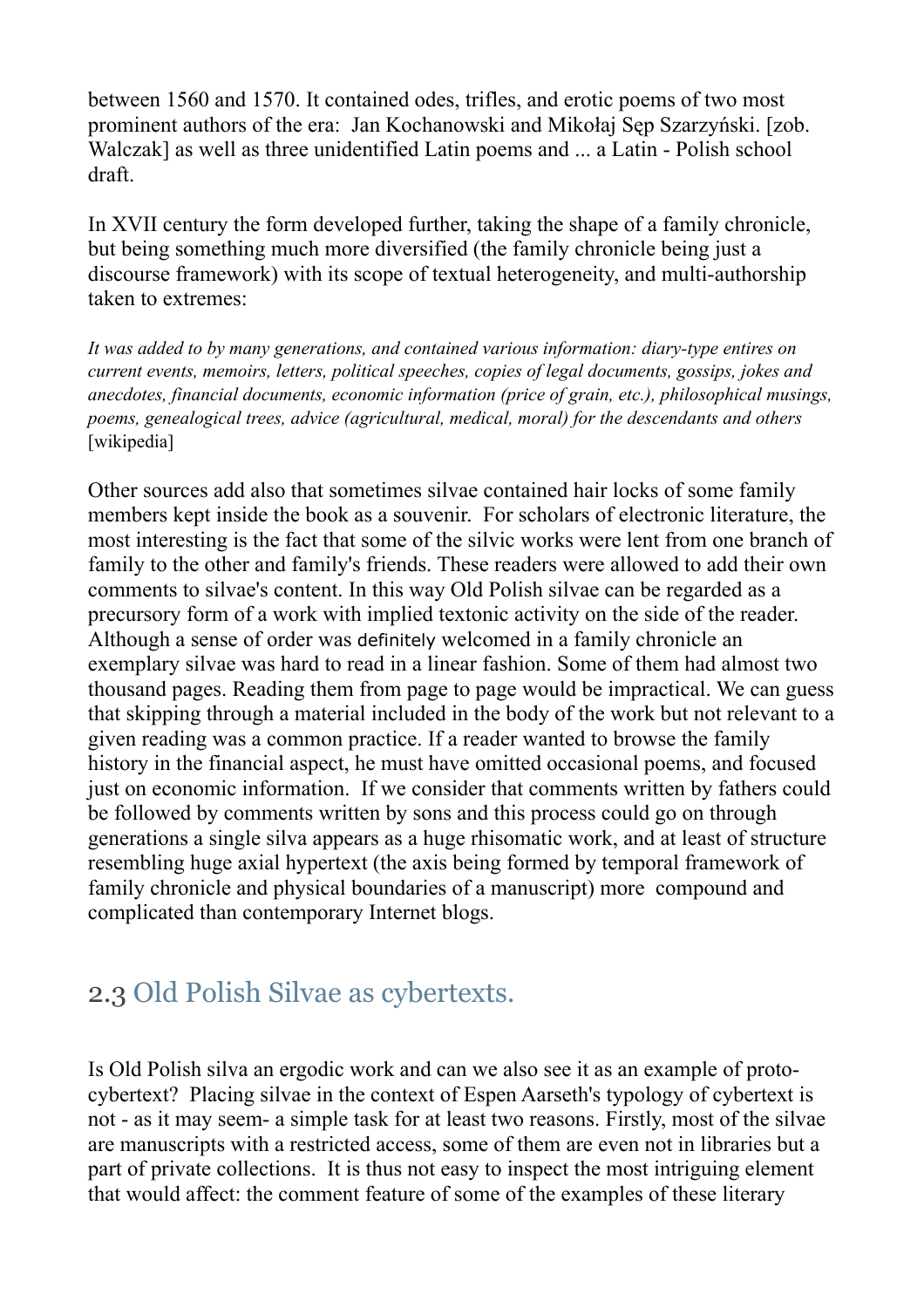antiques. (the textonic aspect of silvae is not a major issue in traditional historical or linguistic research). Secondly Old Polish silva is a closed historical form. During the time of writing it had most of the features of a multiply text, open to changes, additions and comments. It was literally a work in progress ready to be read but also to be written. As such its textual condition is quite different from the same work but as a closed historical form we now it toady: to be read in the library. Which one of them should be included in cybertext typology? My solution is to treat silvae as a model derived from several of the examples one can find in quite modest literature on the subject. This way the potentiality of the model will be exposed and not its concrete manifestation. To make the typology more balanced I will introduce two types of silvae: moderate and extreme. The former will be a collection of pieces of literature, non-fiction materials and diary entries, similar to the mentioned anonymous first Old Polish example of silvae. The latter is co-authored and commentable "family chronicle".

|                      | moderate silvae | extreme silvae |  |  |
|----------------------|-----------------|----------------|--|--|
| Dynamics             | static          | dynamic        |  |  |
| Determinability      | determinable    | determinable   |  |  |
| Transciency          | intranscient    | intranscient   |  |  |
| Perspective          | impersonal      | personal       |  |  |
| Access               | random          | random         |  |  |
| Linking              | none            | none           |  |  |
| <b>User Function</b> | interpretative  | textonic       |  |  |

As we can see, the moderate silva does not differ from a traditional written novel (for example *Moby Dick*, mentioned by Aarseth) at least in this typology. It matches all the variables attributed to Melvile's fiction. The only variable that could set it apart from printed narratives is a user function. At first it seems to be an explorative one: the reader simply does not read silva from page to page. It has 2000 pages covered with variety of textual and non-textual material, literary types and genres, prose and poetry, fiction and non-fiction. It is dubious that readers do not "explore" the text. But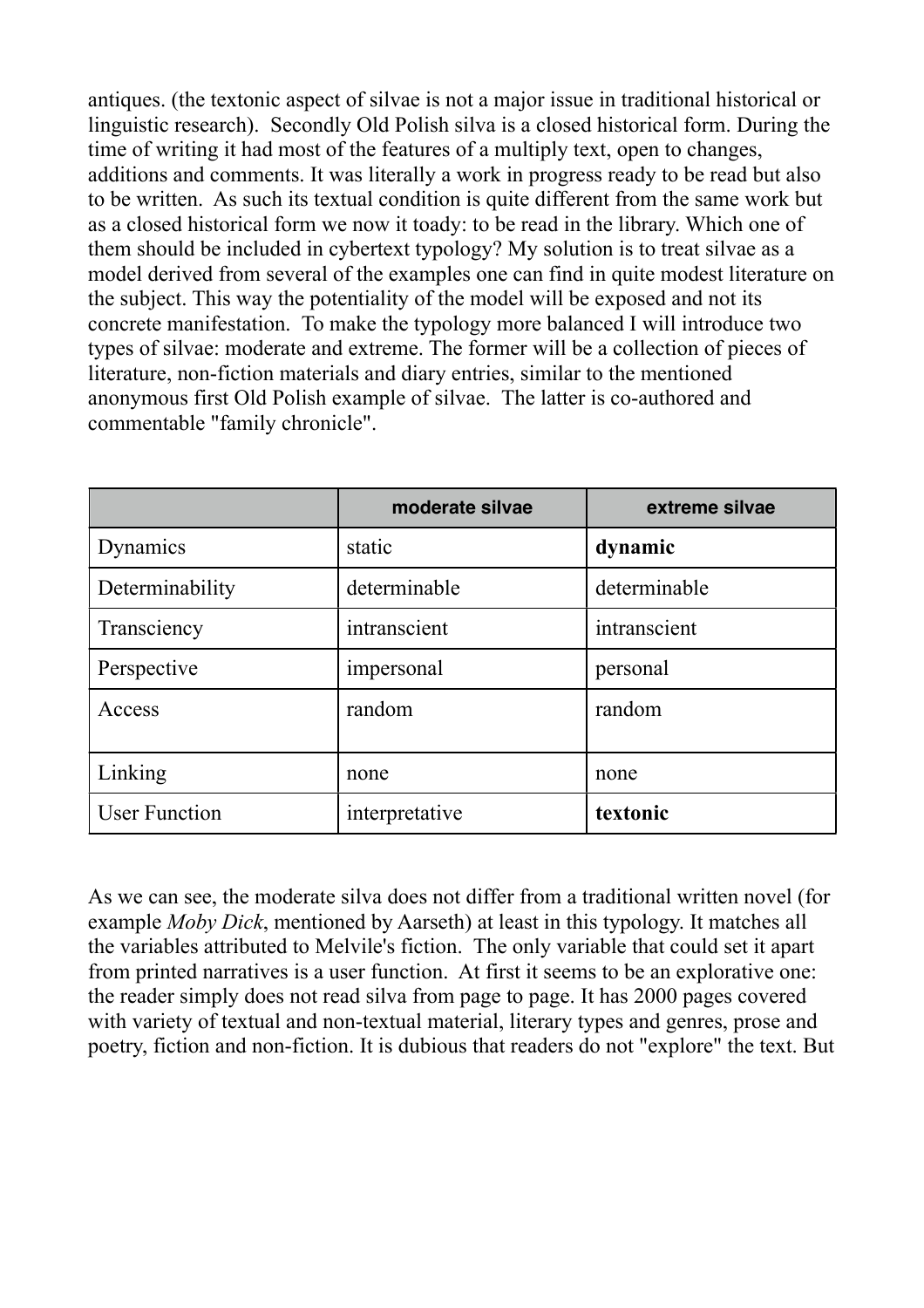if we want to be strict in following cybertextual typology in its definition of "exploration" we must grant silva's reader a solely interpretative role<sup>1</sup>.

The first two variables are crucial and most controversial in our case. In fact the way we place extreme, commentable silva on cybertextual grid depends on the perspective we are willing to take. "In a dynamic text the contents of scriptons may change while the number of textons remains fixed" - writes Aarseth - "or the number (and content) of textons may vary as well". At this point the attributes of the two first variables depend on what is the role of a given reader (is he a member of a family, a co-author of the family's silva or just a family's friend, a commentator) and what value we will give to the additions and comments. Are these additions just short snippets of secondary information, or they contribute to the whole as segments of text equally important for the work as other segments? If the reader is a part of the family whose history a given silva describes and is obliged not only to read but to write her own story, to include her own literary efforts, citations, favourite poems, gossips, jokes and anecdotes and on top of these to comment on already existing material, then a silva will have to be called dynamic. The attribute of the second variable determinability will depend on the first one. If the model in question is dynamic in a sense just described then it will also be indeterminable.

But of course we must take into account what stage of silva's life we examine. In general silvae can be dynamic and indeterminable only when they are - in Marshal MacLuhan words - a cold medium. When they function as an open-ended document whose readers, forming a closed -circle of a family silva "is about" have to be writers at the same time. But in some point of its history, for many reasons, silva is no longer a living document. It becomes what we now it now: a literary relic, a hot medium, in the same sense as a printed novel, with just a higher degree of heterogeneity, and of collage - like nature.

At this point one could conclude one's reflection on the proto-cebertextual nature of Old Polish Silvae and say that there were some ergodic, dynamic texts with textonic user's function in XVIII and XVIII century Poland, distributed among noble families whose members were at the same time readers, characters, writers, commentators and editors of a single work. And though this conclusion might be interesting, gap-filling,

<sup>1</sup> Sometimes it is hard to sustain the validity of Espen Aarseth's formulas. On one hand he says that explorative function is the one in which user "must decide which path to take" and then includes in EF Cortazar's *Hopscotch* in which user "can decide", but excludes from EF *Composition No 1* in which user "must decide" which page to go next in order to progress. If we then compare Appolinaire's *Calligramms* with Saporta's *Composition no 1*, the former being given explorative function and the latter interpretative, the problematic nature of these differentiations is even more striking. Few poems that branch can make the whole Appolinaire's collection more explorative than a work where it is up to a reader to construct a meaningful narrative from disparate paragraphs of fiction.

Perhaps the most problematic of Aarseth's variables are dynamics and determinability. According my readings of Michael Joyce's afternoon, a story, this work is dynamic (number of scriptons - changes, textons are constant) and is indeterminable (adjacent scriptons of every scripton are not always he same).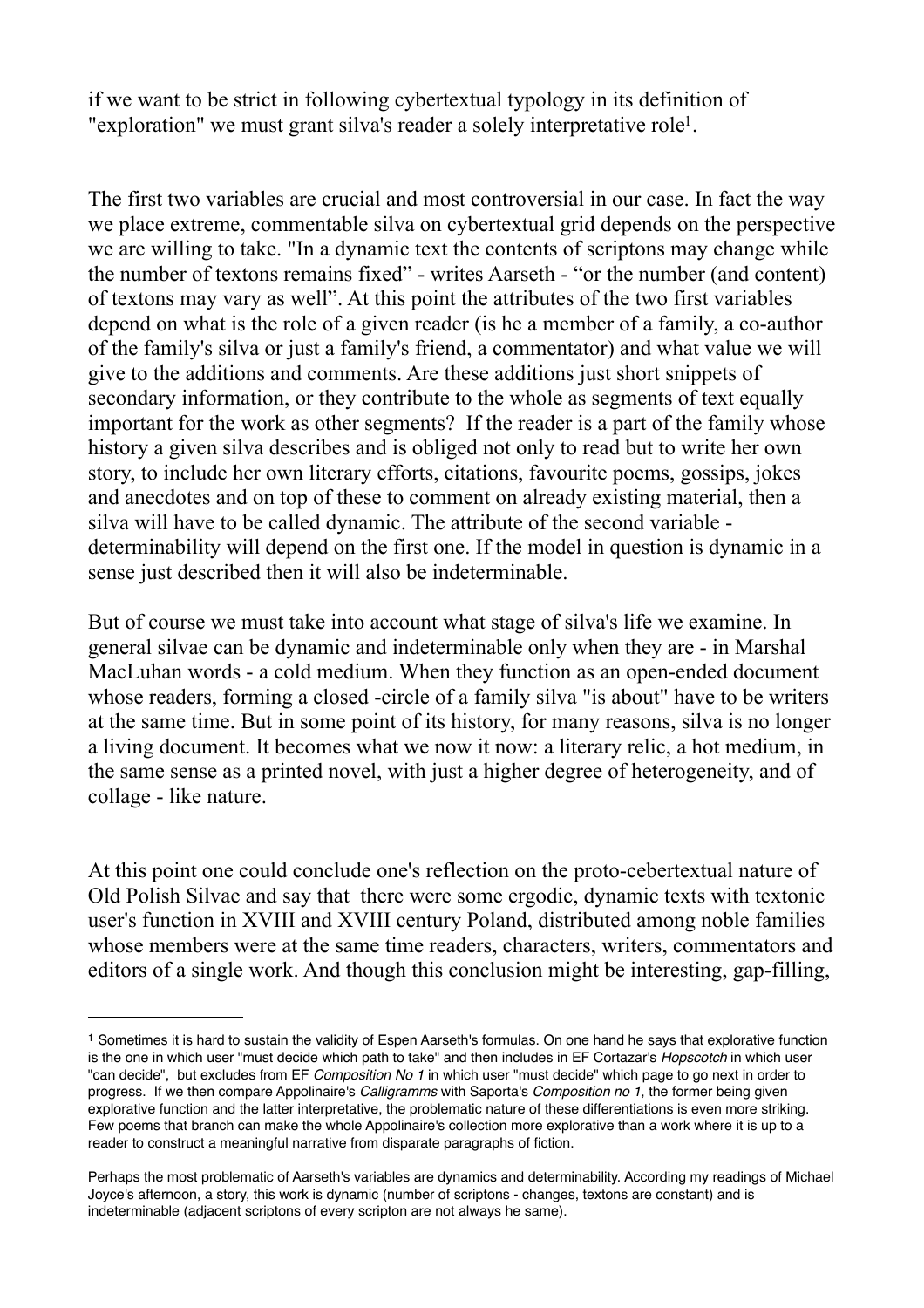inspiring, there is more to learn from silva than this and implications of this peculiar form can be much wider. But not directly. New insights on nature of links, user's interpretative and constructive activity this traditional form of writing gives as through its contemporary mutations, where it became a formal pattern and structural metaphor for modern and post-modern literary experiments

# 2.4 Before the contemporary silvae

Polish literary Modernism and late Modernism brought several works in which the boundaries of linearity and homogeneity of a printed novel were questioned. Though they were mostly connected with French literary movements, some of them, like *Pałuba* by Karol Irzykowski, published in 1903, with its meta-fictional level and multi-angled perspectives on the main subject of the novel even predated experiments of Marcel Proust and Andre Gide. [zob. M. G!owinski]. In a intentionally unbalanced relations between the authorial commentary, appendixes, introductions and the main text *Paluba* introduced link mechanisms that helped direct the reader through its parts. An ambitious follow up to this precursory work was Jerzy Andrzejewski *Pulp* (pl. *Miazga*) - a work that predated XXI century networked model of publishing and distribution [zob.Pajak]. The complete work actually had never seen a daylight (censorship cuts from 1983 Polish edition reappeared decade later in a London edition). Even the author himself, after almost thirty years of working on it, couldn't decide which parts and versions of it can form the ultimate edition. *Pulp* introduced two possible worlds of narrative events, an author's diary, an index of characters and among them snippets of different, loosely related materials: from fragments of weather reports to political reflections.

Heterogeneity of *Pulp*, and to some extent *Pałuba*, is impressive. Nevertheless all the different voices, genres, and narrative modes have in both cases some unifying factors. *Paluba* has several single fields of reference, for example one fictional world. *Pulp* has an unifying meta-fictional discourse topic: modern narrative and impossibility of writing under the communist regime.

Before silvae rerum was rediscovered as an ancient genre especially suited for contemporary literary tastes a closely related tradition of writing had started to evolve. Stanisław Ignacy Witkiewicz, highly influential painter and play-writer coined the term "bag-novel" (pol. "powies "coined") for the kind of unobliging writing where author within the boundaries of a single work includes almost anything he wishes: mixing narrative themes and voices, unfinished fiction pieces with the polished ones, meta-reflections with extended transcriptions of character's conversations on culture, science or politics. And though his own novels, like *The 622 Downfalls of Bungo or The Demonic Woman* did not comply with bag-fiction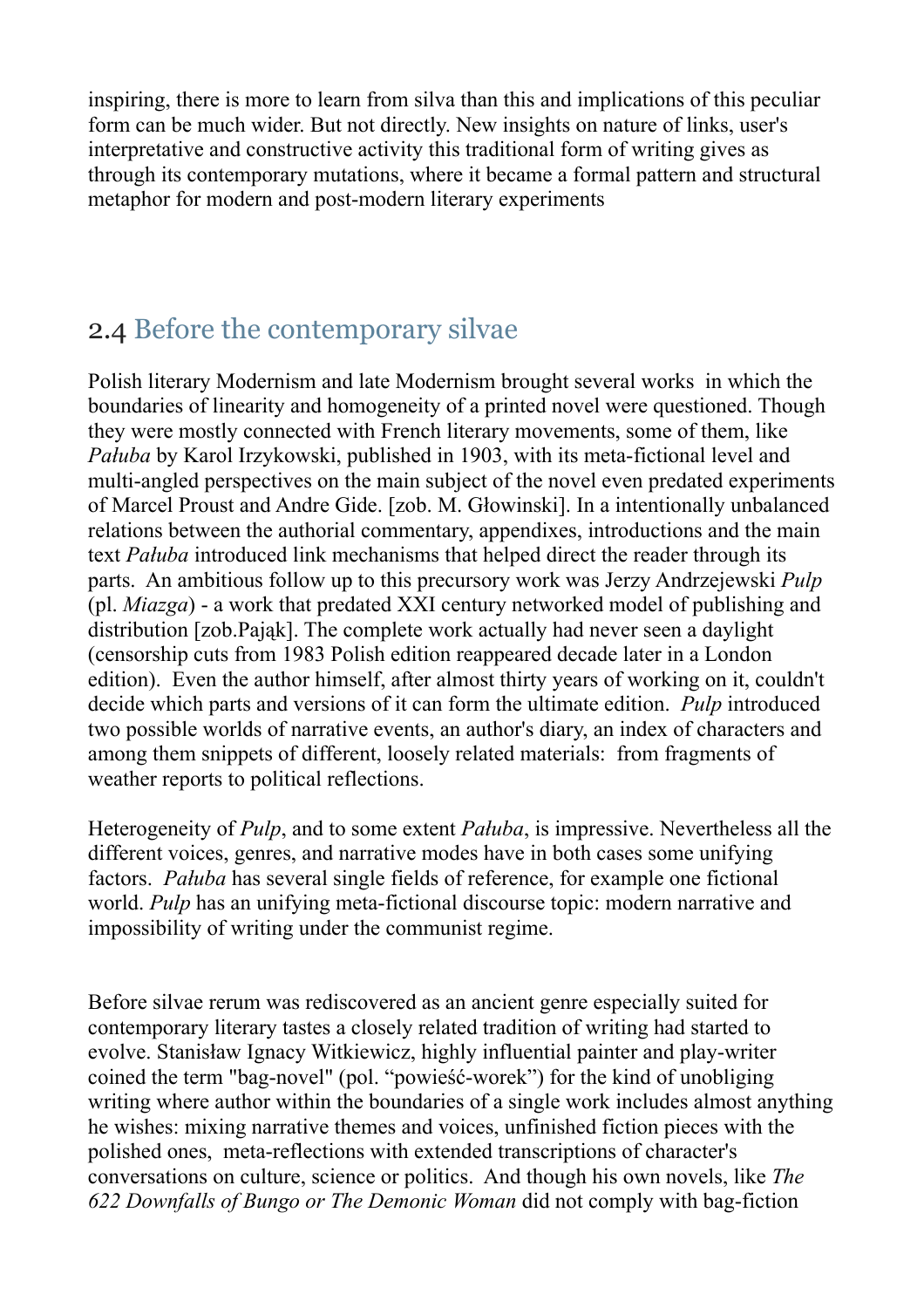ideas, he has set a theoretical framework which is important till today, and the difference between silvic mode of writing and "bag-novel" one is sometimes quite hard to grasp, as may be clear in the following blog entry by critic and writer Jerzy Sosnowski:

*In "bag-novel" the rule is as follows: there are no rules, between the cover pages of the book, with author's name and the title on them, you can put anything you want, as you put things in your bag.*  With a bit of luck the effect can be polyphonic, quadrophonic, and within the work emerges a mini*universe of texts, among which the reader takes his own path, not without any hints from the author, of course.* [Sosnowski]

In general, the difference between "bag-novel" and silva lies in the former having much more freedom, randomness and chance than the latter, with more often than not having some underlaying motive or pattern that could link different pieces together. In "bag-novel" anything goes... in a truly post-modern sense of the famous phrase. In contemporary silva, especially in Milosz's case, anything can mean something, that can lead you, a reader, a bit closer to the hidden, or not possible to express meaning suggested by many carefully selected, scattered fragments.

# 2.5 Political silvae: how the hybrid form helped fight the Communists.

The shortest definition of contemporary silvae, as "radically opened texts, with esseylike style of narrating, build from fragments of other texts, often non-literary ones" [Nycz.] does not match entirely its most known examples: works of Tadeusz Konwicki. But it is with these highly difficult to categorise works that the career of silvae in their contemporary denouncement started. Konwicki's *The Calendar and Hourglass* (pl. *Kalendarz i Klepsydra* ) published in 1976 was neither novel nor collection of stories, and even not a diary, but - as the author put it himself - a "fakediary". The collection of short scenes from the life of a Warsaw writer, his reflections on the small daily events he's a part of, anecdotes from literary circles or recollections from his childhood in a small Lithuanian town struck the reading audience and the critics not only with huge sense of humour and political allusions hidden between the lines, but also with the novelty of the form. Reaching out for a forgotten silvic form was for Konwicki dictated by political situation. When the freedom of speech is centrally controlled and you don't find the truth in newspapers, on the radio or on the television perhaps the least you could expect from the authors of fiction is another fictional narrative. But of course even the author, whose text was closely observed by censors before publishing decisions could not write what he really thinks. Konwicki's method to cheat the censors, was to make his prose more modular, cut it into disparate units, changing subjects and characters as often as possible. The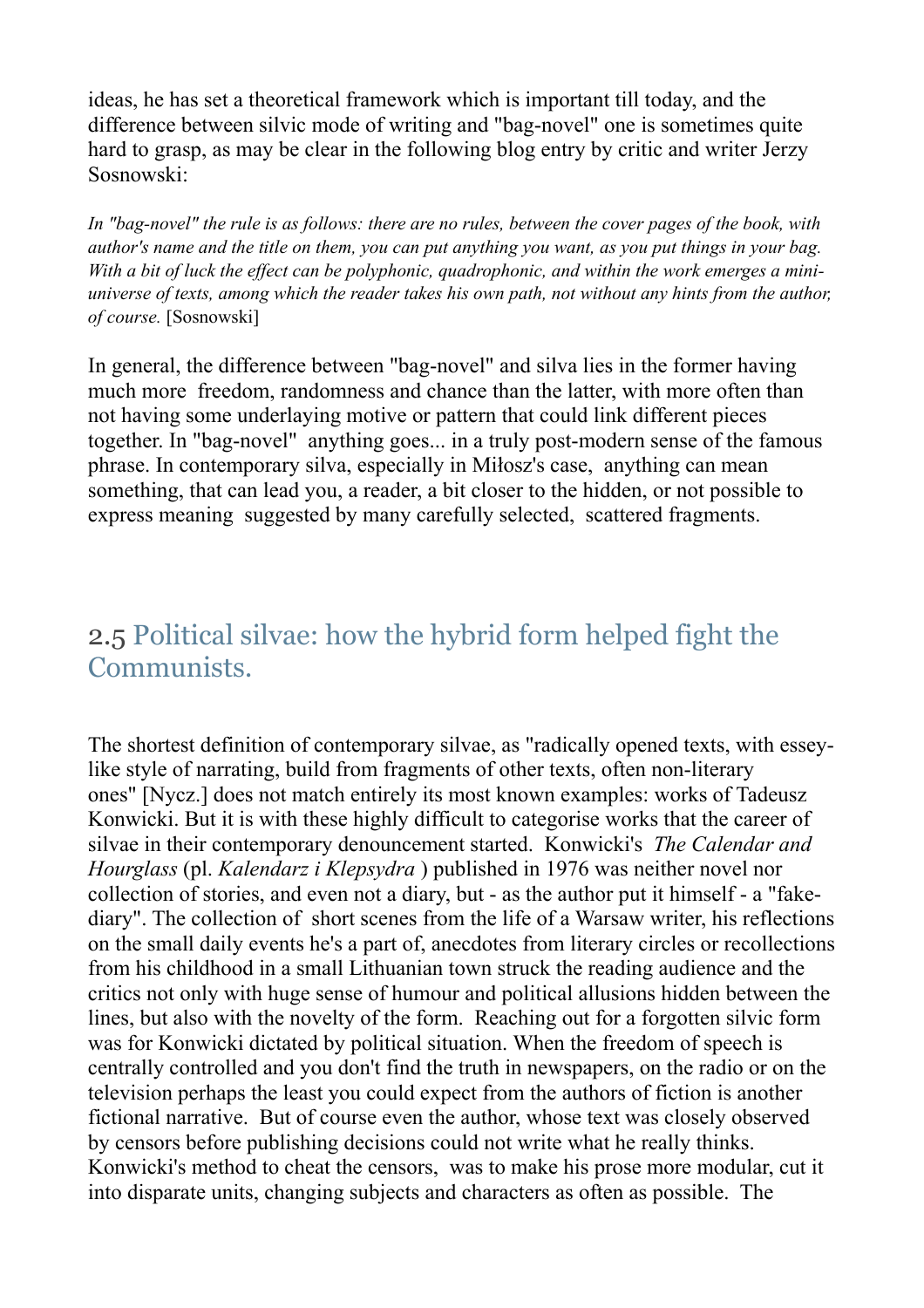method was huge success but not for a long. Great popularity of The Calendar and Hourglass made the censors more vigil, and the next novel - The Polish Complex was published not in Poland, but in England. In his own country Konwicki went into the publishing underground. But the chosen poetics, which played not a small part in the success, stayed with Konwicki: his anecdotes, openly anti-communist comments, gossips, and jokes from perfectly fitted the underground way of distributing forbidden literature: the *Polish Complex* could re-printed in fragments, then smuggled through the border, copied on a home-made machines, and passed by from hand to hand. And if this was not the case, it was easy retell the short, spicy fragments mouth by mouth.

The silvic mode of writing after Konwicki started to be seen as an esthetic category and was widely accepted by other writers. The critics themselves started seeing the Old Polish Silvae as a deep structure for more and more contemporary fictions. The scholarly breakthrough came more than a decade after The Calendar and Hourglass with monography *Sylwy Współczesne* - by young postsructuralist Ryszard Nycz, who redefined several perspectives on Polish literature and put Old Polish silvae as a defining genre for Polish postmodernism.

As for the formal side of Konwicki's works, if we compare them to our model of old dynamic silvae, and if we put them on the scale of modularity, we can see that they are quite moderate, if not conservative kind of silvae. There is one main voice uniting all the text elements, one main discourse topic (struggles of a writers with absurdity of a daily life in a communist country) and one main timeframe: a concrete period of author's (narrator's) life. These strong fields of reference make the constructive activity on the reader's side quite mild. Referential and discoursive linking are unidirectional. But at the same time, these elements make Koniwicki's work an example of a very high modularity, when a reader can pick up just a short part of a work and even few samples can gie him an overall strong impression of style, undertone and quality of the whole.

#### *III. SILVAE, MOSAIC, KALEIDOSCOPE*

# 3.1 Czesław Miłosz and his search for an ideal form.

*I have always aspired to a more spacious form that would be free from the claims of poetry or prose and would let us understand each other without exposing the author or reader to sublime agonies.*

Czes!aw Mi!osz: *Ars Poetica*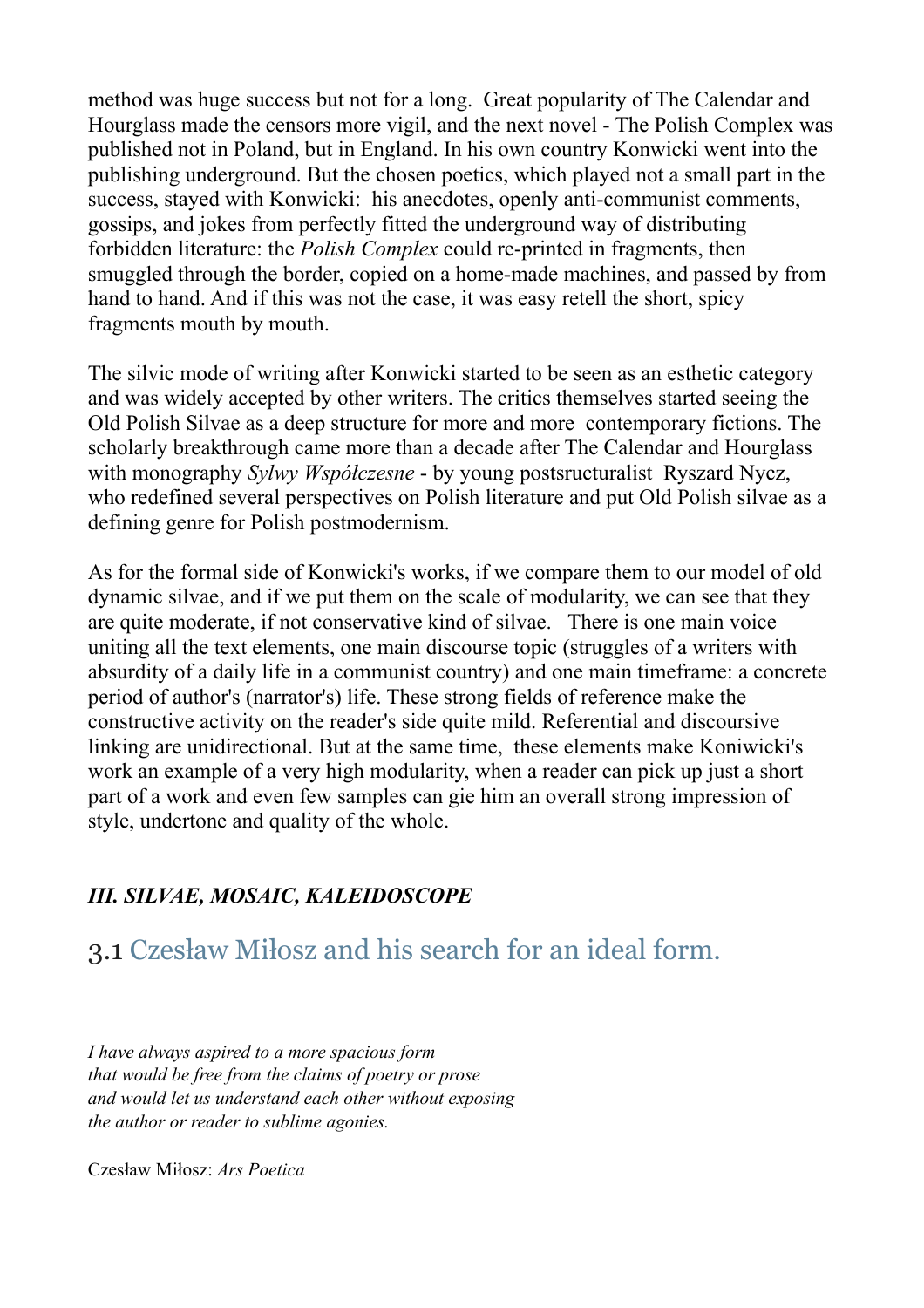"The more spacious form" that Mi!osz aspired for in 1968 in *Ars Poetica* needed years to be be found and when it happened it was by no means Old Polish bigos. When talking about his search for a perfect form Milosz had distanced himself from what he called "ivy-like nature of Old Polish language" and complete lack of any "sense of form" among old authors [Błoński]. Nevertheless the form he found - a "book of varieties" shared some elements with the concept of silvae rerum, or to be more precise with "prose written essay kind of silva" [Nycz]. One of the first ones was *The Garden of Science*.

*The Garden of Science is my private book of varieties. It contains citations from different authors, translations of poems, short notes, etc. It is not a neatly bounded volume, but a whole shelf of thinner or thicker notebooks from different years, which I used in my work. Now I fish out from them this or that, adding a commentary.* [*Ogród Nauk*]

In the same book he also admitted: "It would be good to compose a book just of citations, and let them speak for themselves". The book of varieties found its most accomplished form in *Roadside Dog* (pl. *Piesek Przydro"ny*) , published almost 20 years after *Ars Poetica*. Composed of 312 text units, of length ranging from a single sentence to several short paragraphs. Sketches, commentaries, short translations, and mini- essays all were the part of this literary hybrid. And though before *Piesek Przydrożny* Miłosz published several volumes of essays, composed in a way similar to a classical form of *miscellene*a, established by Montaigne in his Attempts, as well as collections of poems where, in their scattered pieces of poetry we can find resemblance to T.S Eliots poetics of "objective correlative", the variety of subjects, narrative voices, fictional and nonfictional worlds and discoursive modes in Milosz's silvic writings went beyond established poetics.

The most important here though will be these aspects of *Roadside Dog* which can shed some new light on our approaches toward electronic forms of literature. The text units of this volume are alike those we find in classical hypertext fiction, they just perfectly fit for the screen. The fact that they are bound to the book form is - as Milosz admits himself - a sort of necessary evil that forces the author to finish what is not finished, to define what is not defined. In an interview when asked about his next work Miłosz said:

*For quite a long time I have not published any poetry books, because I do not want to crystallise what has a character of a work in progress, in constant development. [...], where bits of prose mix*  with bits of poetry and bits of a chronicle. This has an experimental aspect for me, a sort of *aspiration. If I was to publish it in a single book, it would have solidified, like a jelly, and after that including some new fragments would be much harder.* [cyt. Turowicz]*.*

As we can see, even years after his *Ars Poetica*, Milosz is still not satisfied with his form, in this case pointing the printed medium as an obstacle towards a better transmission of thought between the author and the reader. And the quality of it was probably the key point of all the work of the Polish Noble Prize laureate. Miłosz had set himself two goals: to show his writing simultaneity of being and to pass to the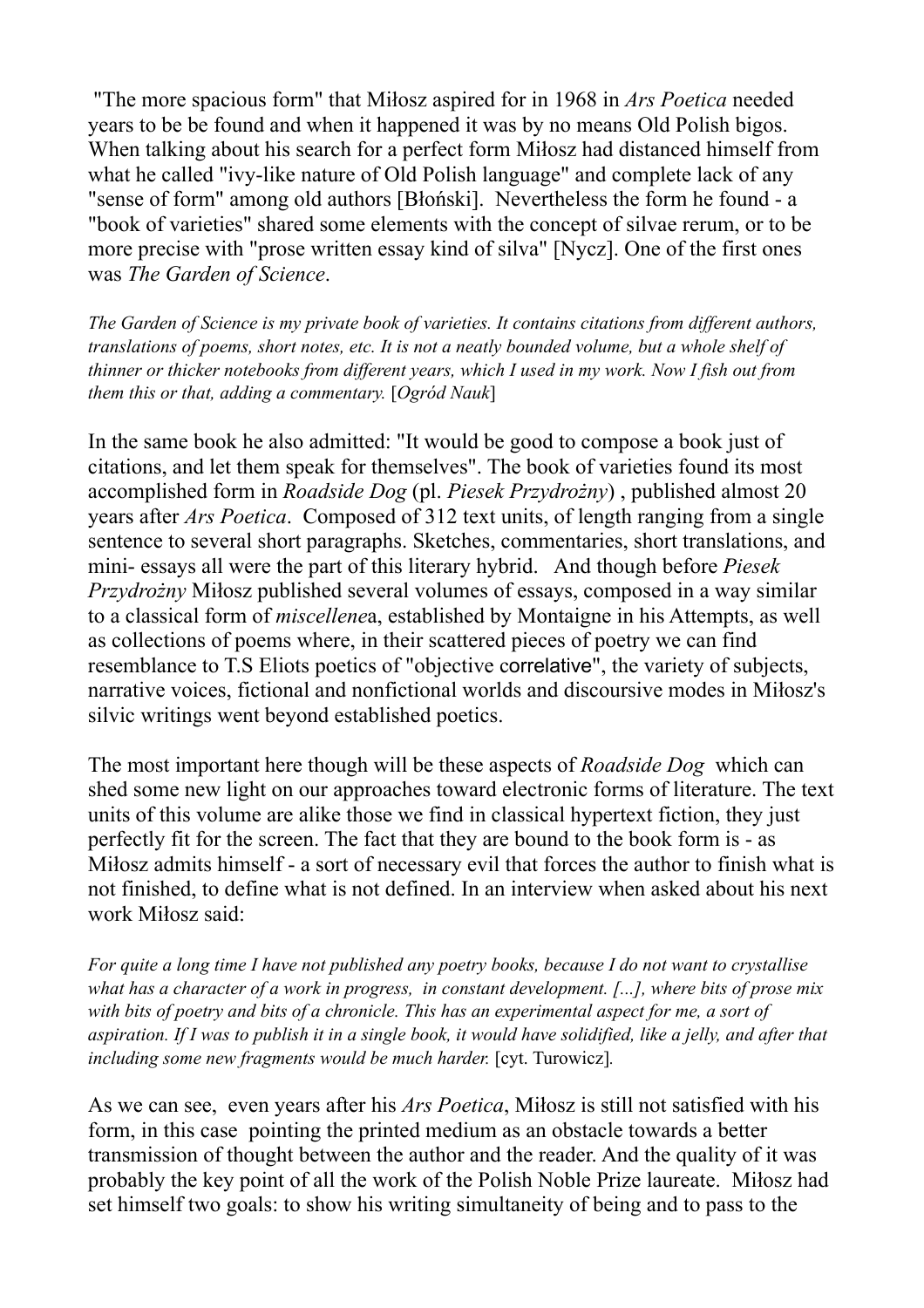reader the experience of theophany [Nycz]. These ideals cannot be fulfilled, but one can try to evoke, by literary means, some similar effects. The basic step to do this is to split the text into discrete units and let these units be of different origins, genres, and even - in Miłosz's case - different cultural contexts (Western thought is often accompanied here by Eastern wisdom: buddhism especially). The first effect of the arrangement of the book of varieties is the most obvious one: the random access facility of a book form is utilised here to its extreme: the reader is encouraged to read the work randomly. This encouragement was several times express by the author, who kept saying that he intentionally "left some space for a chance". Why? Because - as Ryszard Nycz puts it - every textual segment represents the discourse topic that is common to all of the elements, and relates

*...directly to the semantic core of the whole text. The reader's invention can serve however as a means to overcome inevitable sequentiality of the speech which is - in Milosz's words - all subjected to temporal succession and hence lacks the means to achieve the simultaneous. [Nycz]*

Random selection of different fragments from Miłosz's silvae can be thus understood as constructive activity of a mimetic nature: the moments of quasi religious illumination and understanding, an epiphany, comes when some material objects, images, thoughts are taken out of their usual context are seen in a new, refreshing way. A reader, doing the same with discrete pieces of the work, has a chance of finding the evoked, overall meaning.

The second effect of segmentation comes from the metaphor of mosaic underlaying the work. "My aim is to gradually add one new pebble after another to the mosaic, until, gathered together, they form a picture" - says Milosz. [*Ziemia Ulro*]. In this case reader's activity is link the elements into meaningful whole, a process similar to jigsaw-puzzle mode of reading literary hypertexts [Marie Laure-Ryan]. The third implication of the arrangement of book of varieties comes from its kaleidoscopic nature allows for kaleidoscopic readings where reader is encouraged to establish his own, local meanings of the fragments he retrieves. Milosz himself further explains this keleidoscopic kind of reading: "it means one sentence here, another sentence there, and their changing, evolving meaning dependant on what will be read after what, going forward, back, leaving behind all the scruples of a so called in depth reading. [Milosz, ON]. This style of writing and suggested style of reading exactly matches the kaleidoscopic design of hypertext fictions [Marie Laure-Ryan].

I hope I have shown enough reasons for reflecting a bit longer on the works of Czesław Miłosz and his realisation of the silva rerum pattern. It was a unique one. We can see clearly that his artistic strategies, the modular nature of his works and the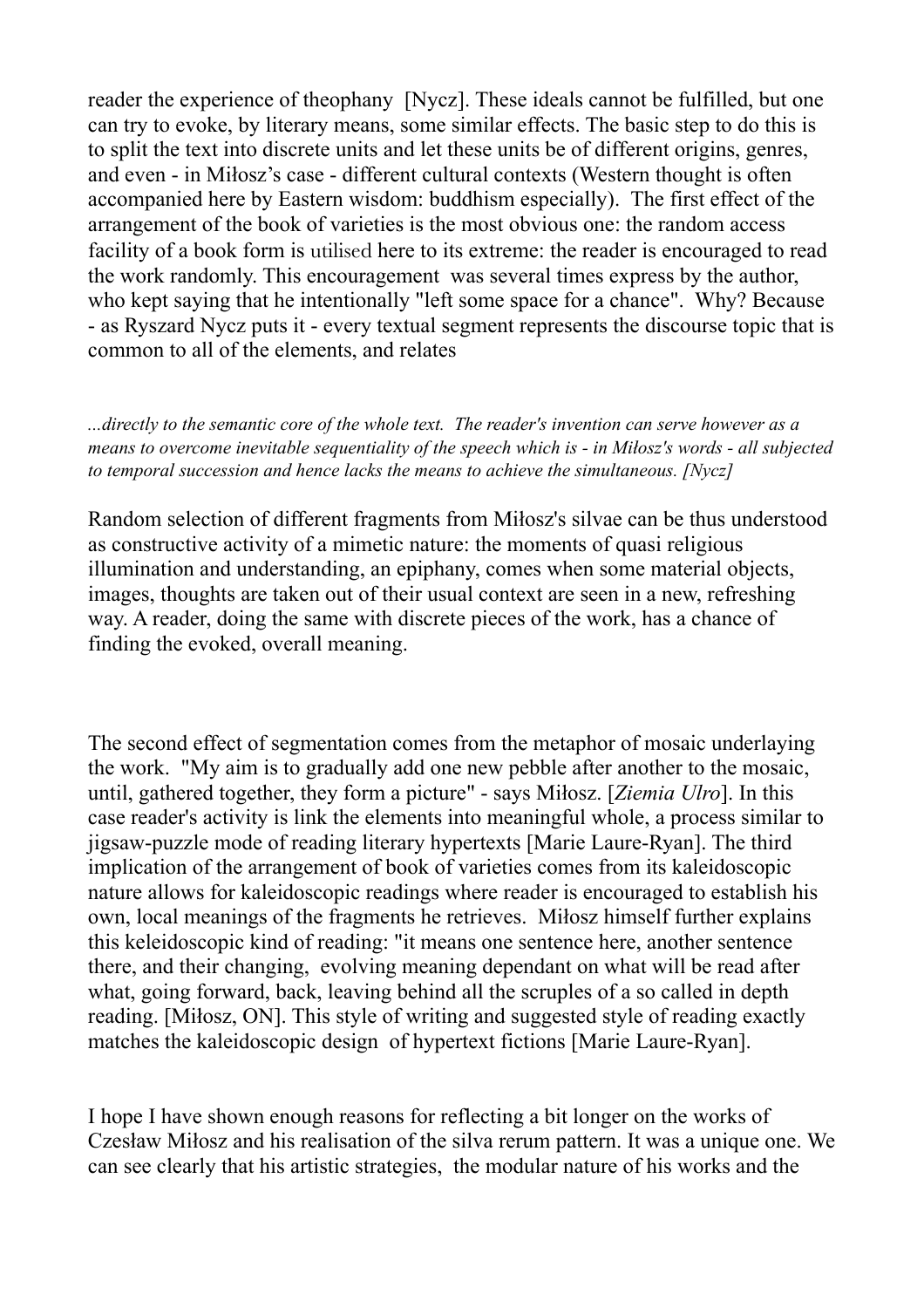role he ascribes to the reader, are not far from those we find in electronic literature. It is no surprise that Milosz is one of Michael Joyce's favourites  $[\cdot, \cdot]$ .

Mitosz's literary goals were ambitious ones. To achieve them he had to question the boundaries of the book and the printed form. The technique involved: segmentation of textual units containing varieties of literary forms and discourses which invited the reader to randomly select the units from kaleidoscopic textual material and linking it over to form a meaningful, if not - illuminating mosaic is not merely an interpretative effort. It is in fact an explorative and configurative one. The hard-lined divisions introduced by Espen Aarseth over a decade ago between the interpretative functions of a reader of non-cybertextual works and operational activities of a cybertext reader were necessary. Then. But today, in my opinion, we can start building bridges between the e-world and the p-world.

#### IV. *BUILDING THE BRIDGES*

# 4.1 The scope of hybridity: a comparison

|                            | author | narrating<br>voice | world | time<br>frame | genre | dominant<br>discourse<br>topic | links | medium |
|----------------------------|--------|--------------------|-------|---------------|-------|--------------------------------|-------|--------|
| <b>Old Polish Silvae</b>   | M      | M                  | M     | S             | M     | S                              | S     | M      |
| <b>Pride and Prejudice</b> | S      | S                  | S     | S             | S     | S                              | S     | S      |
| <b>Naked Lunch</b>         | S      | S                  | M     | M             | M     | M                              | S     | S      |
| Pulp                       | S      | M                  | M     | S             | M     | S                              | M     | S      |
| Kalendarz i<br>Klepsydra   | S      | S                  | S     | S             | M     | M                              | S     | S      |
| Piesek Przydrożny          | S      | M                  | M     | M             | M     | M                              | M     | S      |
| afternoon, a story         | S      | M                  | S     | S             | S     | S                              | M     | S      |
| Hegirascope                | S      | M                  | M     | M             | M     | M                              | M     | S      |

Eight variables of hybrydity: author, narrator, fictional world, dominant time frame, dominant genre, discourse topic, types of links, and diversity of the medium (using illustrations can count as an already second medium). Attributes: M (several, multiply), S (single). The most controvensial here are links. But a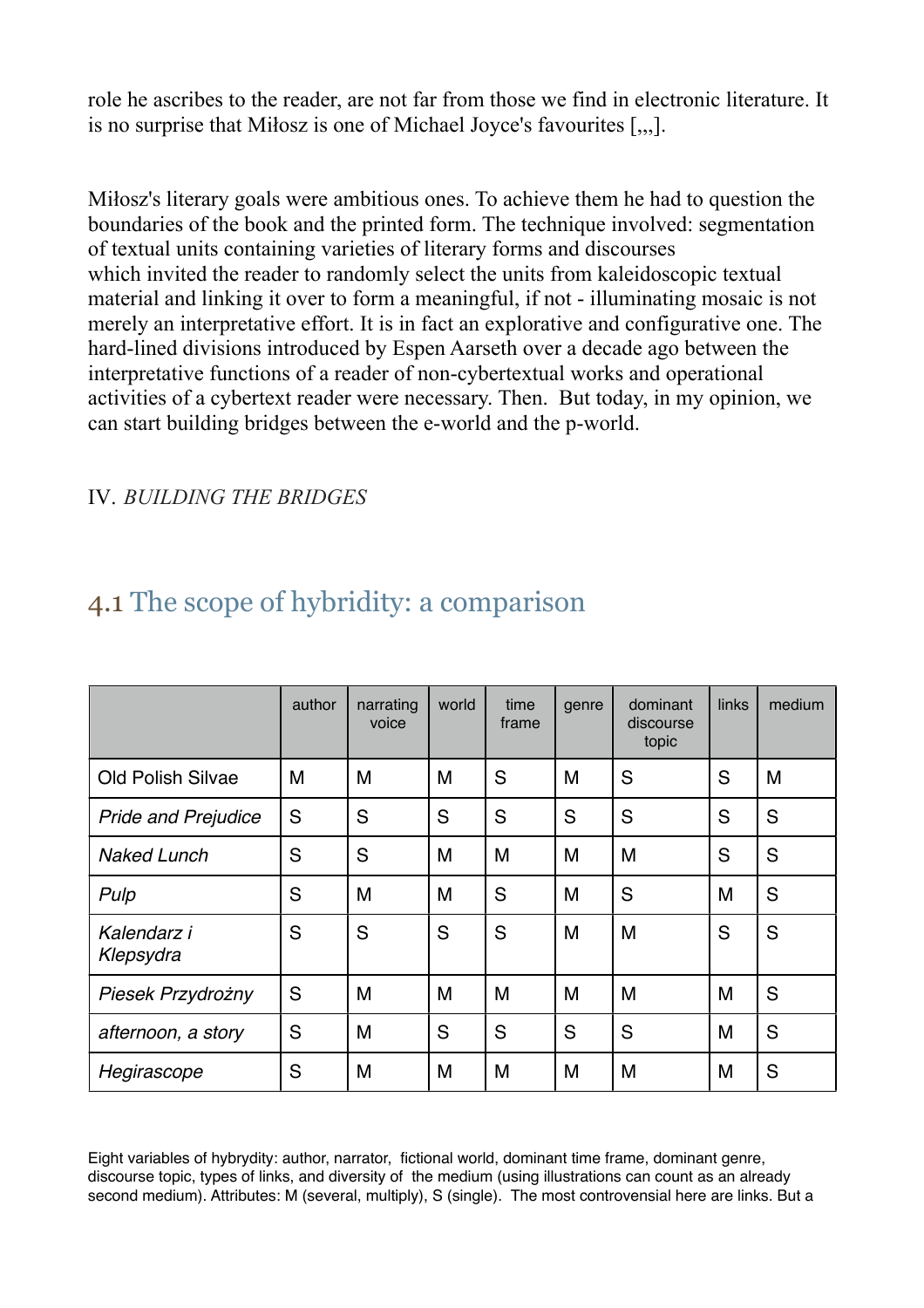different typology is employed here. It starts from referential links (present in every text), then there are discourse links (the ones I've shown in *Piesek Przydrożny,* implied by author, but not visible, forming some kind of order above the scattered fragments of the text. After these come implicit links, programable links (condtitional, random), and these special kinds of links I we can call "meta-hypertextual", or "pattern" links which create rhetorical figures contributing to a general meaning of the text (and not serving simply as a navigational, or branching mechanisms. This typology is very sketchy and provisional. But was necessary here.

# 4.1 Electronic Silva ?

Stuart Moulthrop's *Hegirascope*, dubbed by critics "narrative confetti" and "the most typical hypernovel in digital literature" (or rather - non-novel) can easily achieve a status of electronic silva rerum. Its excessive fragmentation, variety of narrative modes, polyphony of narrating voices, and diversity of fictional worlds, make the whole work silvic in nature. Its degree of hybridity does not differ it much from the printed or manuscript examples of silvae. What differentiates Moulthrop's work is related to more specific characteristics of the digital medium it inhabits. First there is the temporal pull of textual segments, allowed by a simple piece of html code which forces the browser through which the reading takes place to present the work in a form of a slideshow that can only be stopped by pressing the "back" button. This effect inevitably has it's implications on the semantic level. When we read about Surfer, the main character in one of *Hegirascope*'s narrative strands, who lays bodiless in front of his TV set, watching passively as two of his uninvited guests are zipping through the channels with his remote, we can see the allusion clearly: we are like Surfer, *Hegirascope* is like these channels on the TV that we ourselves cannot choose.

And then there are links. Four links, in few cases more, on each of over 200 segments, with their own contribution to the meaning of the whole work. Activating some of them triggers irony, some other - clarification of what previously remained narrative mystery, there are also special kinds of links, let's call them mimetic, when clicking on a word "forever" draws us into an infinite loop of the same text over and over. Temporal pull and links play an important factor in *Hegirascope*, adding yet another grade of complication, and another step towards crossing the boundaries not only of the novel in general, but hypertext novel in particular

*Collage-like in form, heterogeneous in content, Hegriascope's world is a kaleidoscope, its configuration shifting in tandem with changes of perspective. But this kaleidoscope is a meticulously designed construction, rather than a motley mingling disparate elements without pattern or principle.* [Lee]

But from the the silvic perspective the implicit links of new media object can be seen as a limitating factor. If we compare function of implicit electronic links to the implicitly unlinked printed silvae, we can see that most of what they do is literally pointing the reader to a suggested connection, giving him small space for invention, strongly required for example in Miłosz's work. Regular, invisible, referential or discoursive links abound in every text, but in the best examples of silvic works they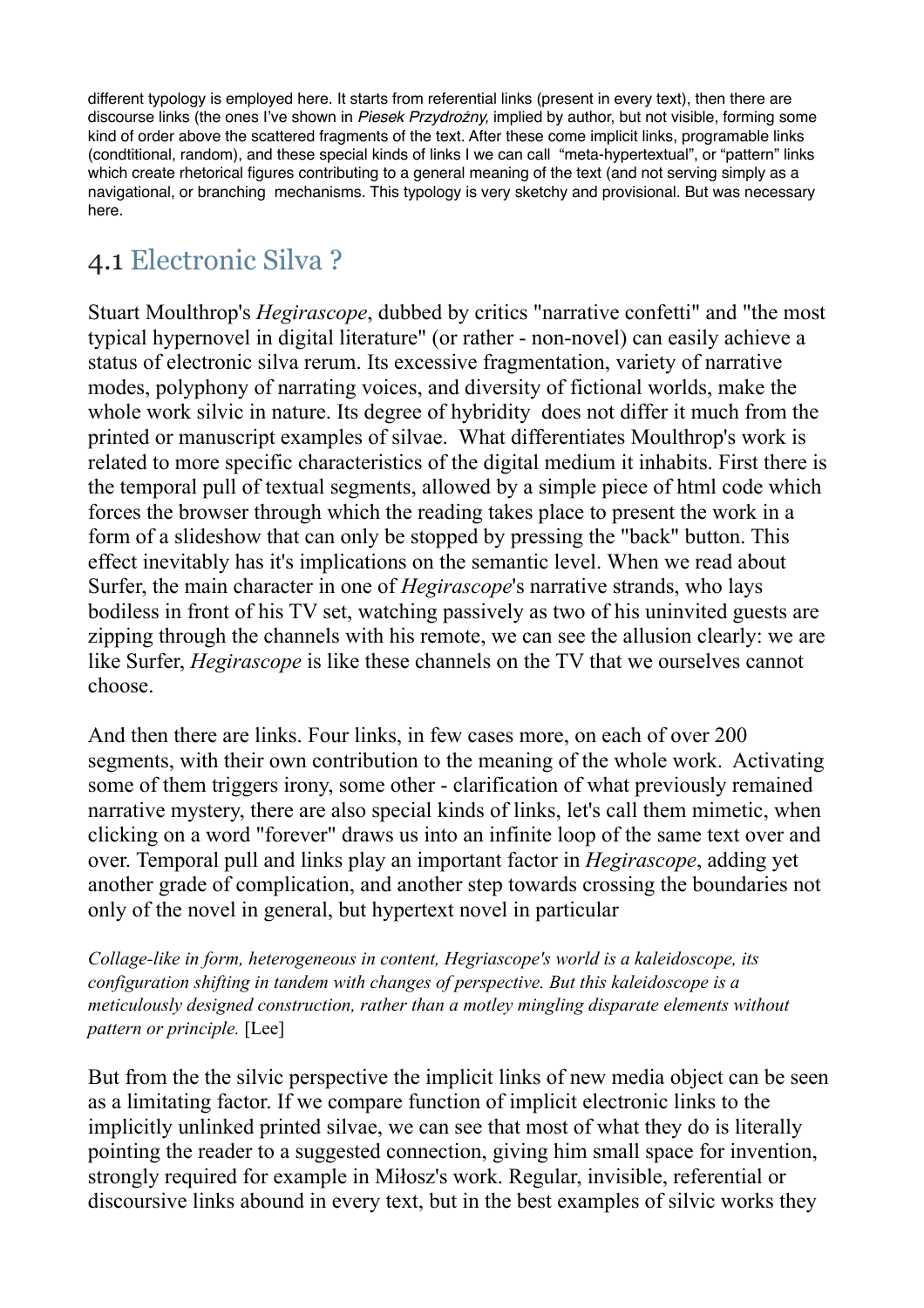are a crucial part of the "pact" between writer and reader. In electronic fiction, where implicit links try at the same time overwrite and reduce referential links which can effect in an unpleasant feedback between both kinds of links, creating noise that can disturb the reader on his way to grasp the meaning of text.

This is of course the worst case scenario. More often than not we can say that by simplifying the connections between open ended segments of text, by making these connections literal, links serve as help hints. And highly, "diabolically" as Moulthrop admits, disjuntive *Hegirascope* can be the best example. They guide readers through complicated, labyrinthine networks of texts and without them any sort of order would be hard to establish, especially the work performs its temporal pull, forcing the texts to change every 30 seconds. Moreover, links form a building material for yet another level of text, which we cannot find in printed literature. The layer of so called "hypertext contours", reappearing patterns which themselves contribute to the semantic wholeness of a given text.

#### 4.2 Building the bridges: literary dynamics, links and fields of reference.

Silvic works have no links. And yet there is quite obvious linking aspect in them, Milosz's silvae engage readers with strong constructive activity: creating links between the many pieces of a literary mosaic is its necessary part. Sometimes, during these readings, one can experience quite a surprising situation: the bigger the distance between disparate pieces in a given reading sequence of a silva, the stronger is reader's impulse to connect them by a common context, common topic. But in the theory of electronic literature inspired by cybertext taxonomy there is no place for these kinds of links. And it should not be surprising. Thanks to harsh distinctions between "trivial" and "non-trivial", "interpretative" and "configurative" aspects of electronic text the whole field of studies, its goals, and its tools could be clearly defined and stay clear of promiscuity of discourses that was typical for hypertext theory in the nineties. These distinctions gave in the hands of e-lit scholars strong arguments while approaching conservatives' claims saying that "this hypertext was always already in the text". But today, more than a decade after *Cybertext*, perhaps time has come to start loosening the ties of stiff precursory armour...There is more to cybertext than "cyber". There is also text. And it is dynamic. And if cybertext can enhance a general theory of text, dynamic aspects of the latter one can enhance cybertext theory.

The first thing we need to consider in order to build the bridges between connective and configurative qualities of printed works and electronic works is the problem of interpretation. If we want to better understand the reading process of the objects of electronic literature we cannot consider interpretation level as a monolithic, purely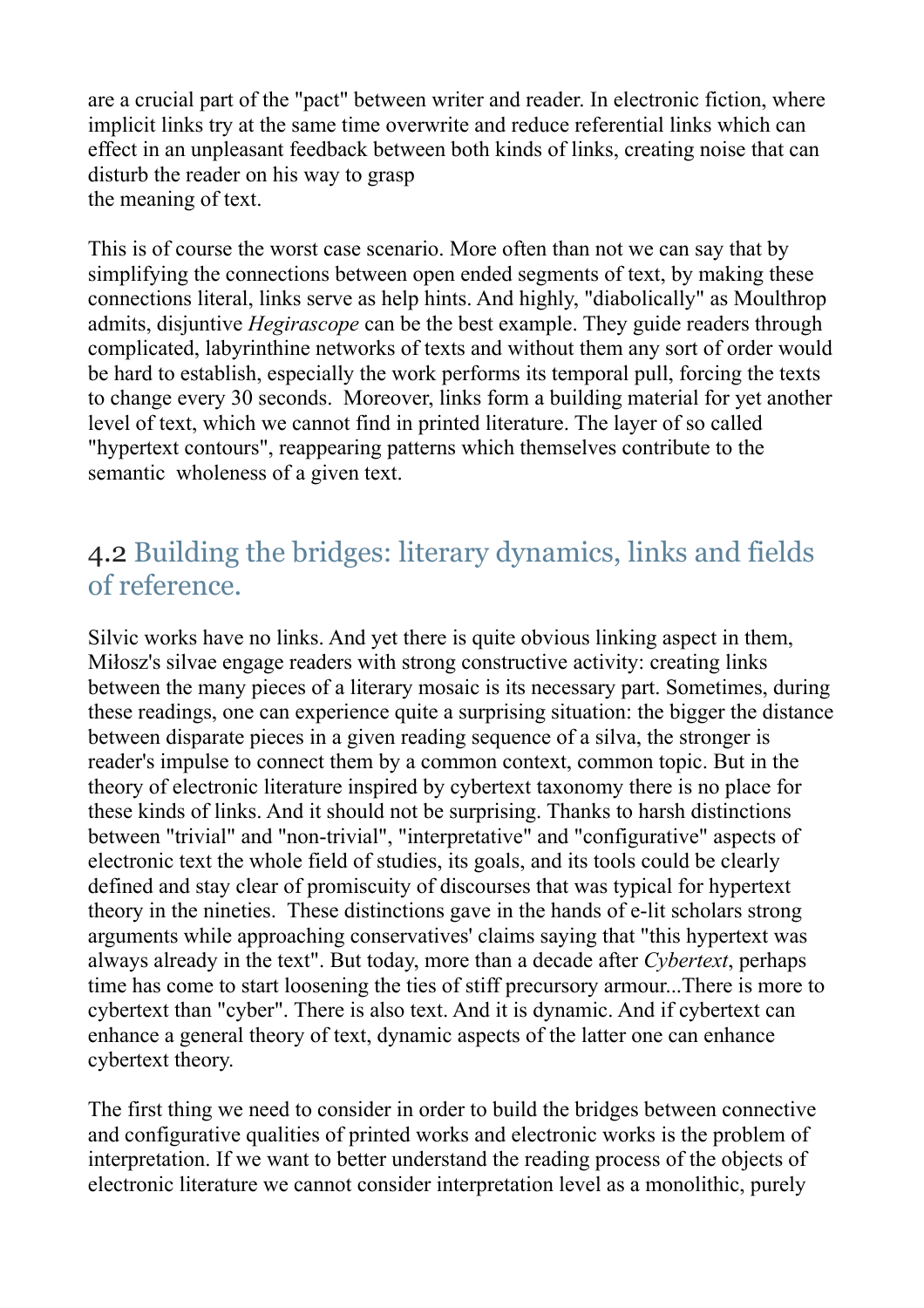interpretative activity. Markku Eskelinen made once a clear and catchy distinction between games and literature, saying that in "literature we may have to configure in order to be able to interpret, but in games we have to interpret in order to be able to configure" [Eskelinen]. But the second leg of this assumption can in fact relate both to games and literature, if the goal of a literary work is, like in Milosz's example, to put together a meaningful mosaic out of many scattered elements. In a literal, not metaphorical sense. But even if the mosaic was just a metaphor the reader is always configuring and interpreting, and this process is continuous, because it reflects the processes of semiosis. From traditional (structuralist) point of view interpretation consists of three stages: analyses, interpretation proper and evaluation [Sławiński]. These stages loosely correspond with configuration, interpretation and putting the meaning into broader context.

There is a theoretical school that takes these configurative/interpretative processes further, claiming that they do not begin and end with final paragraph of a work, but they are in constant flux. The theory of literary dynamics, developed by Israeli scholars in 70. and 80. enclose text segmentation, text junctions, links and patterns to its set of theoretical tools for understanding of how the text "works" in reader's mind.

*any reading of a text is a process of constructing a system of hypotheses or frames which can create maximal relevancy among the various data of the text - which can motivate their "co-presence" in the text according to models derived from "reality," from literary or cultural conventions, and the like. Each of these hypotheses is a sort of "label" constituting an answer to questions such as: What is happening? What is the state of affairs? [...] What is the argument or the idea "reflected" in the text? And so on. [Perry]*

The goal of theoretical works of Benjamin Hrushovski, Menakhem Perry or Rachel Giora is to find patterns that develop when "text continuum" meets "constructive level" of the work during the reading process. These patterns are "links of two or more elements in a text constructed by any means whatever" [Hrushovski] and see how they orchestrate the dynamics that occurs in the construction of meaning. This process shifts between three layers: the layer of sense, a Field of Reference (FR) and Regulating Principles of the text. Meaning is a resultant of the interaction of these three stories, and whenever a reader draws her constructive activity from one level to the other the text starts to segment, and group into frames of reference, a field of reference and a discourse topic. "The reader has to readjust, reorganise and reinterpret the various kinds of information he obtains as he advances along the text" - writes Hrushovski. Linking and finding the links: between characters, ideas, images, elements of plot as they refer to each other and to the outside world is a basic task of the reader, an engine of the literary dynamics. Linking starts at the beginning of the work and works till its end, branching in many directions, moving back and forward, readjusting the meanings of already read material: "every word in a text remains open, pending termination of the reading process". Is it just an interpretative activity?